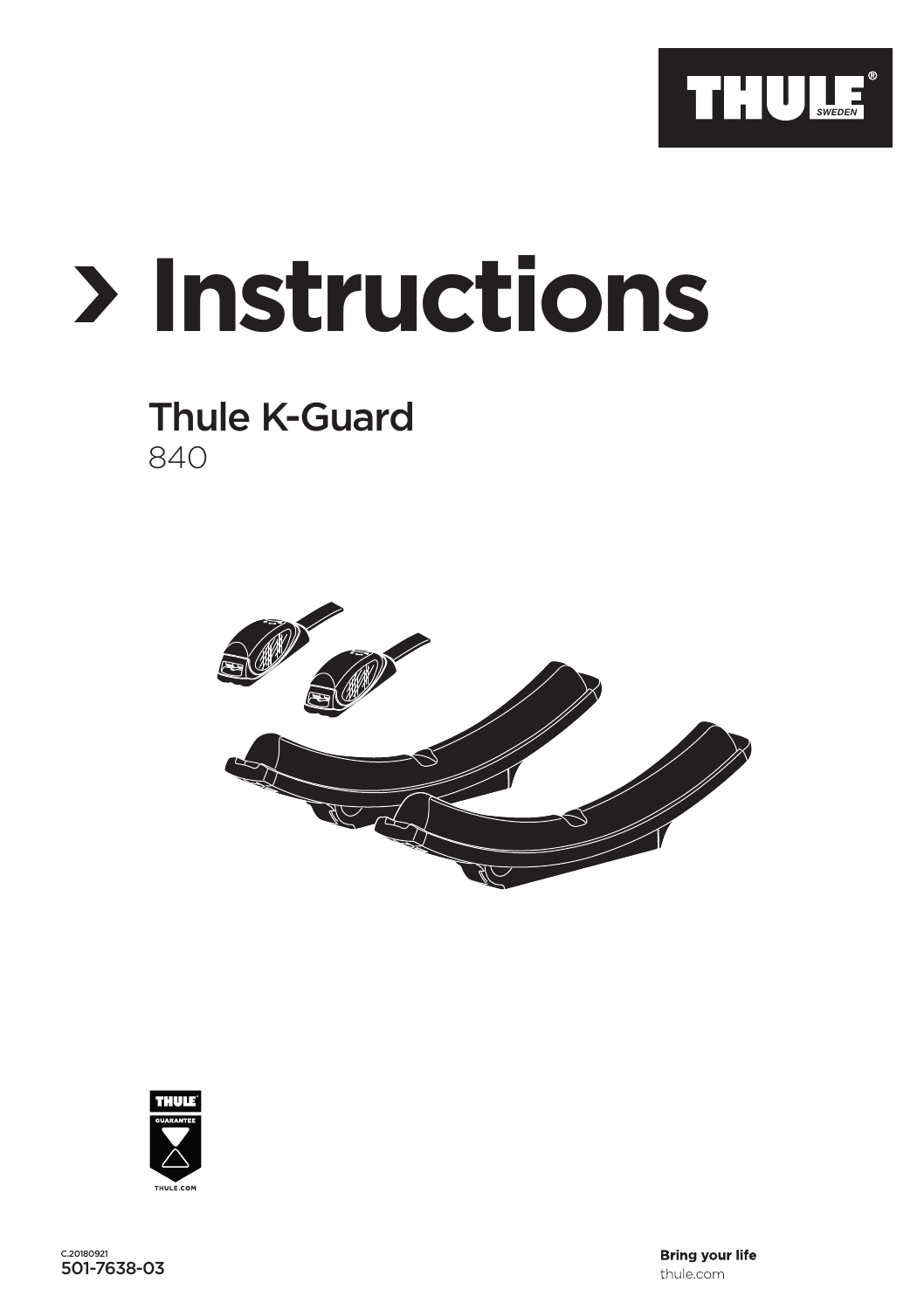











**x4**  ತಾ



**x4** 

**x4** 

i



Thule WingBar Evo



Thule WingBar



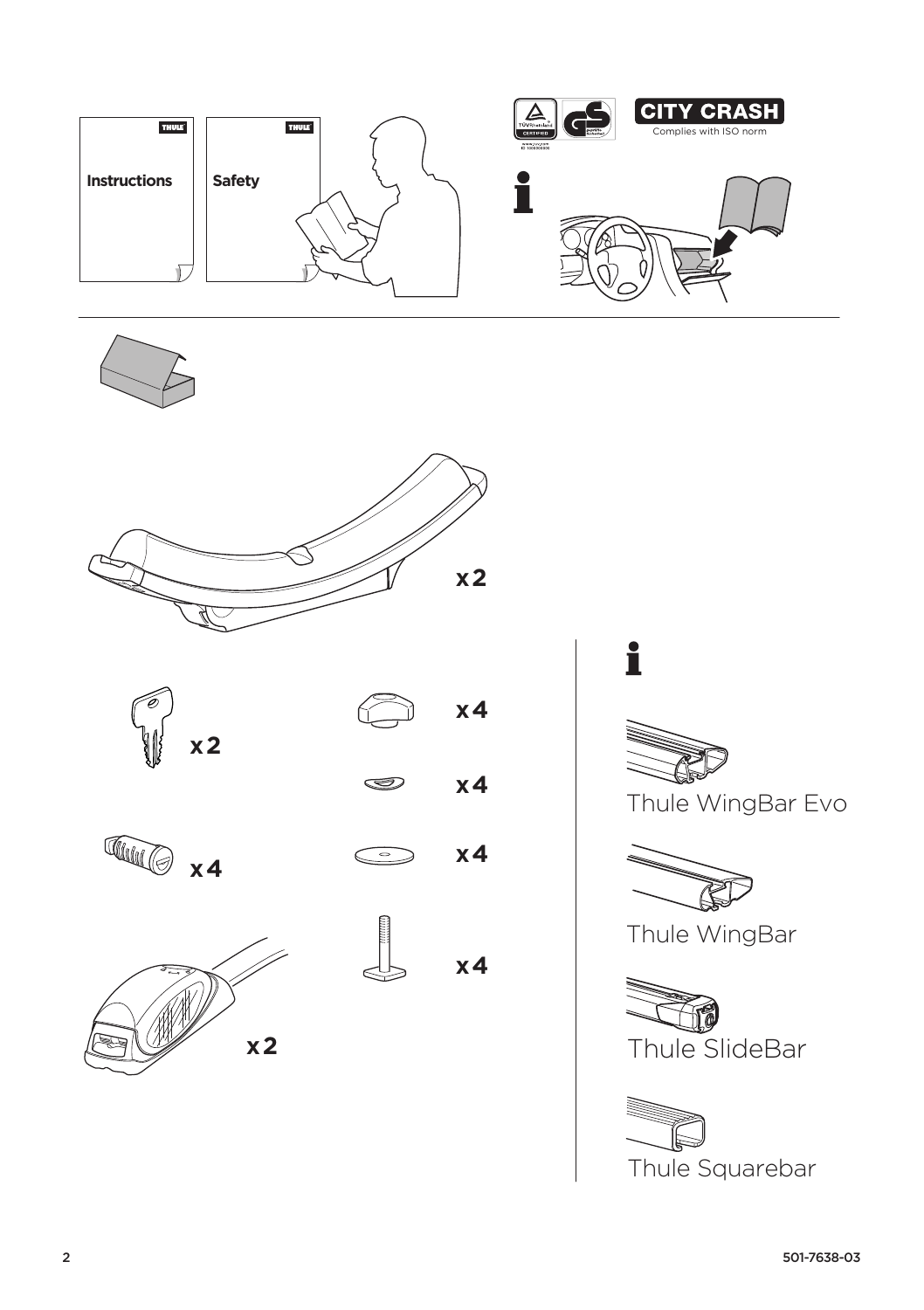

501-7638-03 3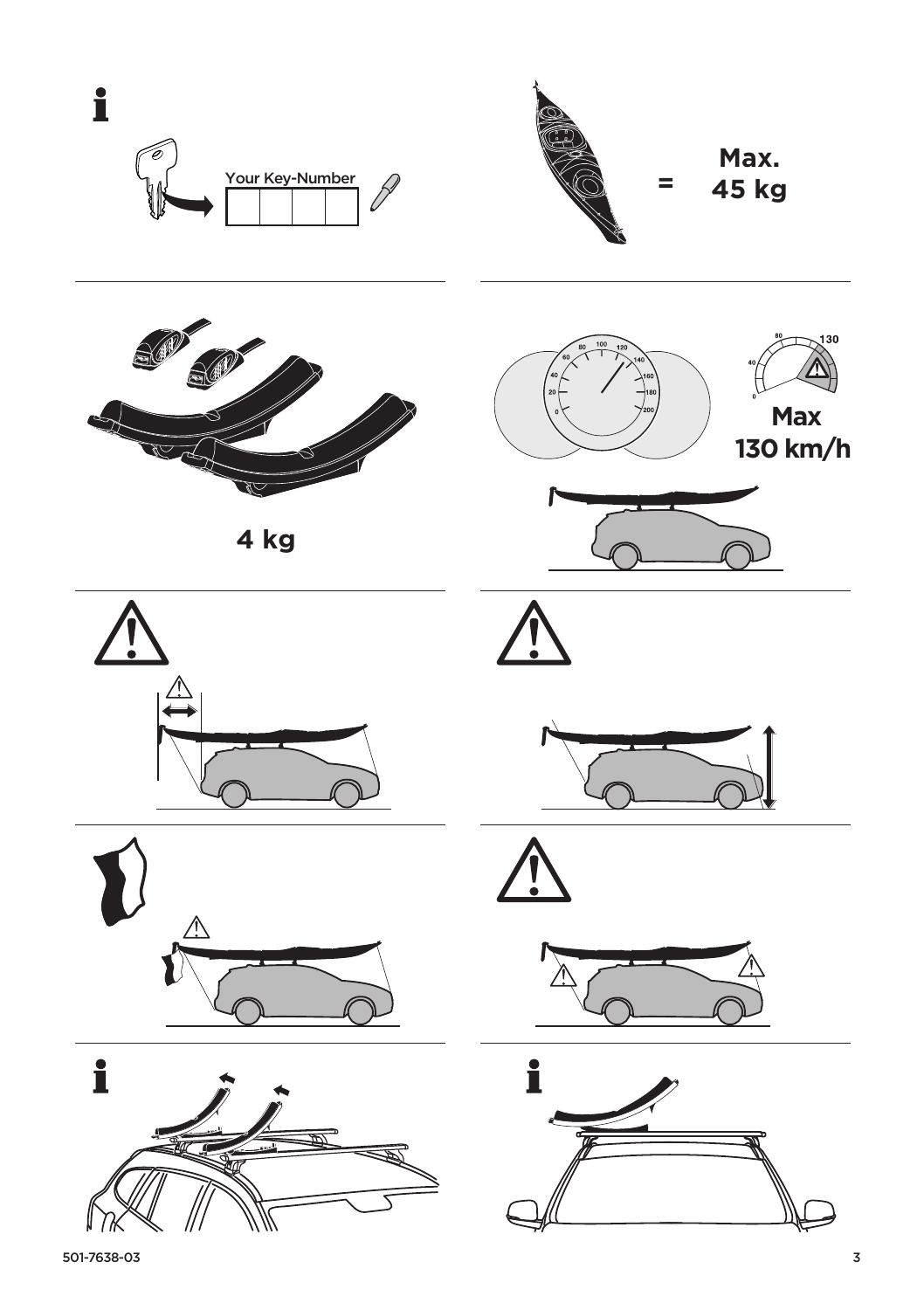

i



Thule WingBar/ WingBar Evo SlideBar



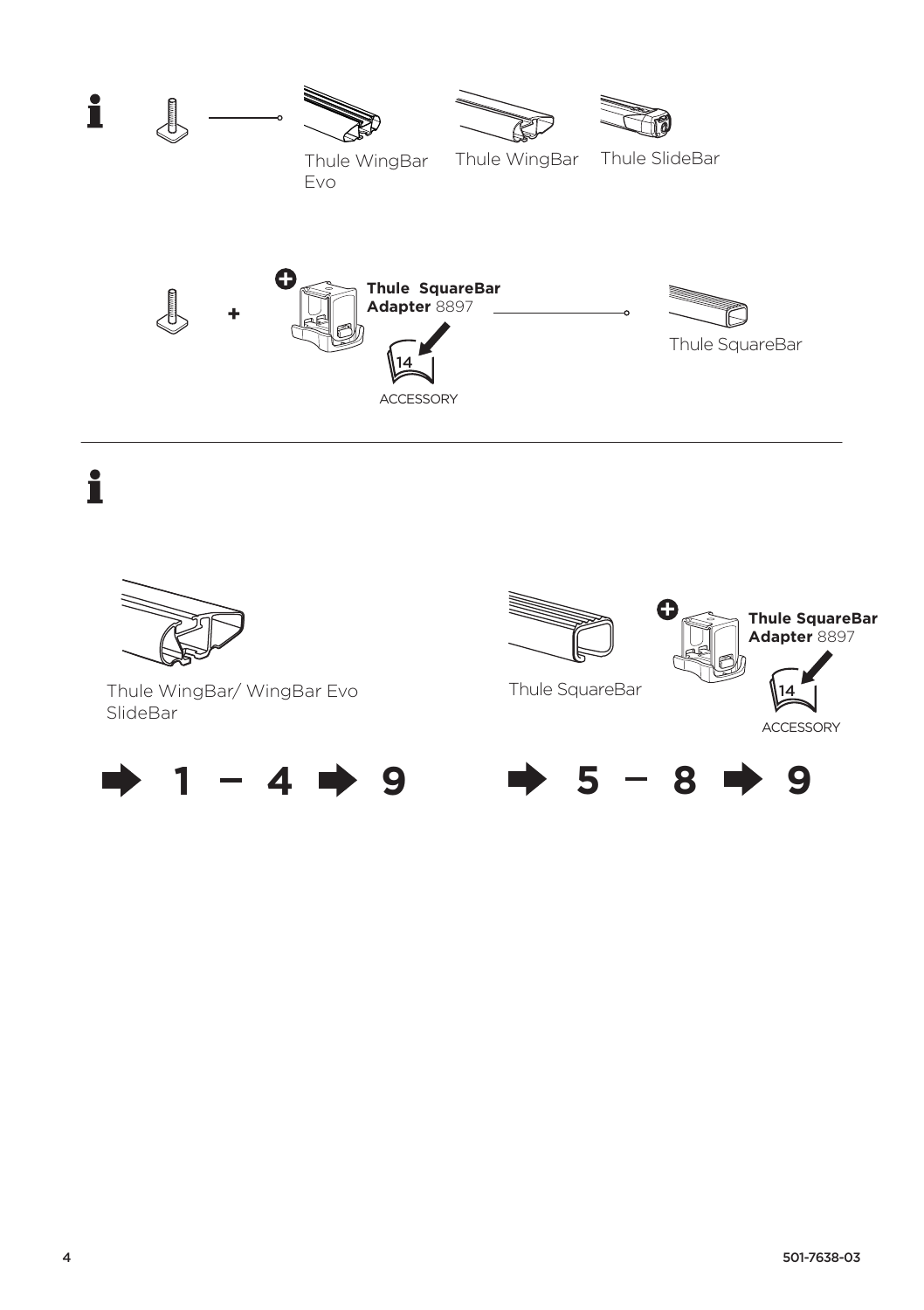



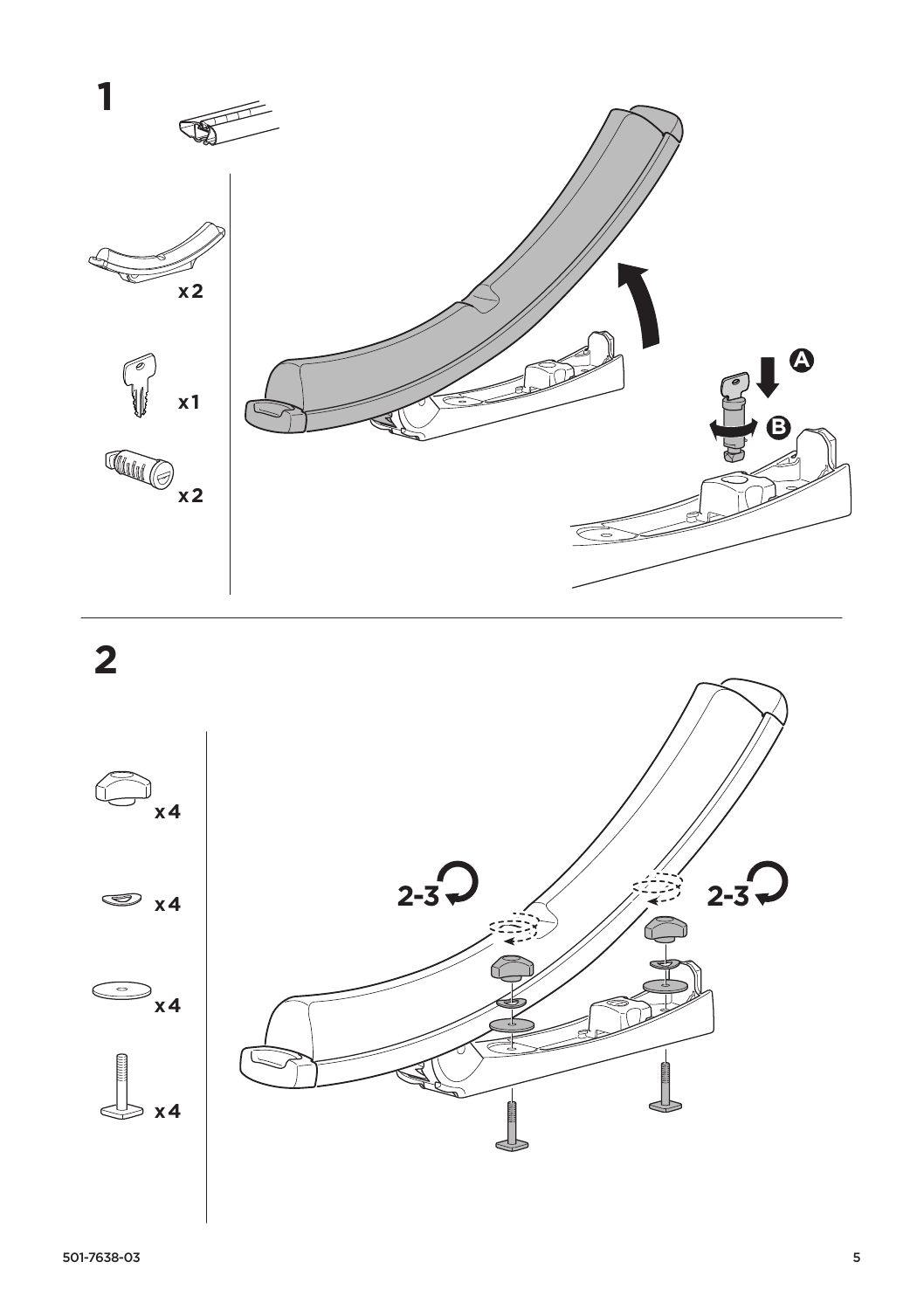

 $\overline{\mathbf{4}}$ 

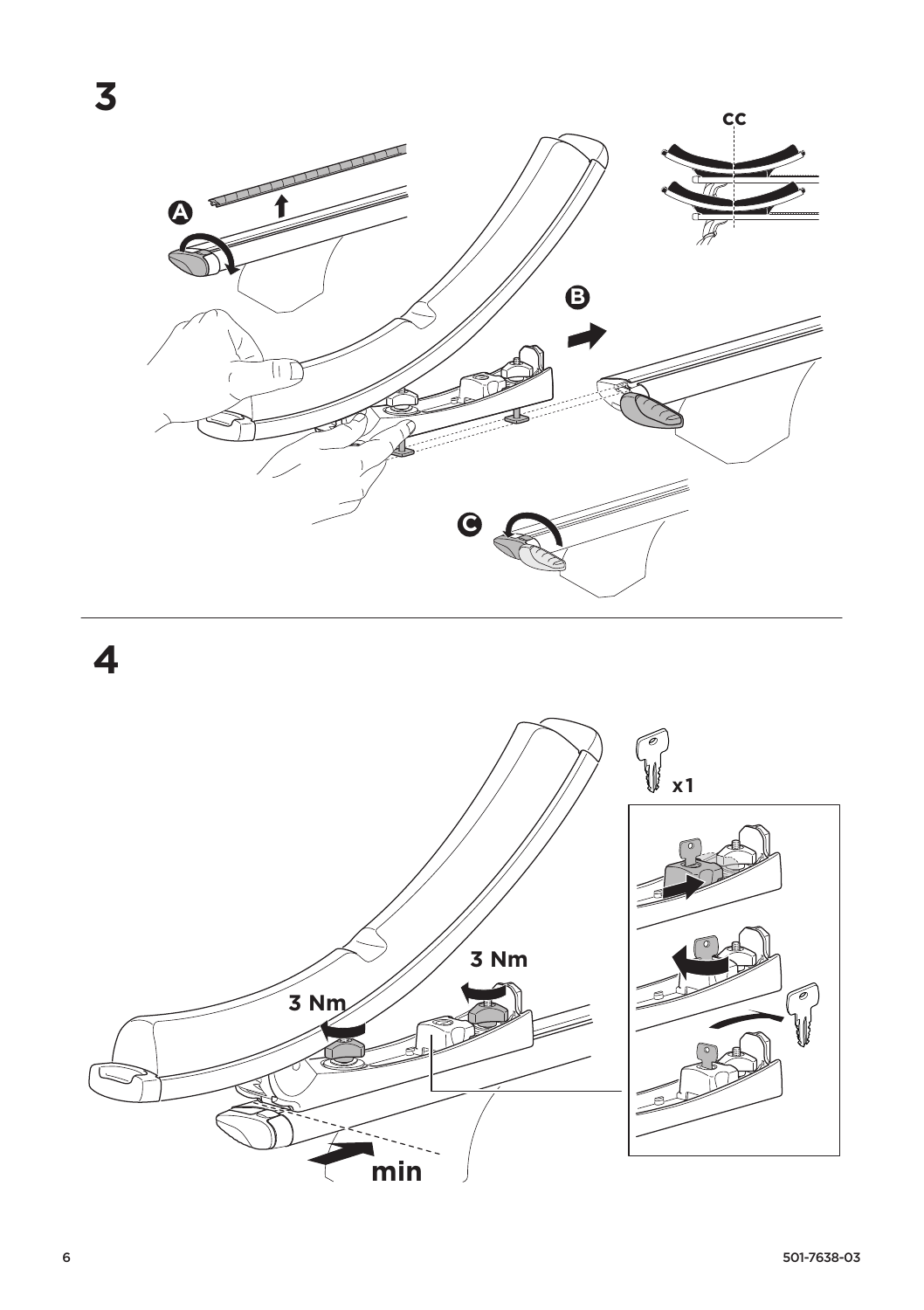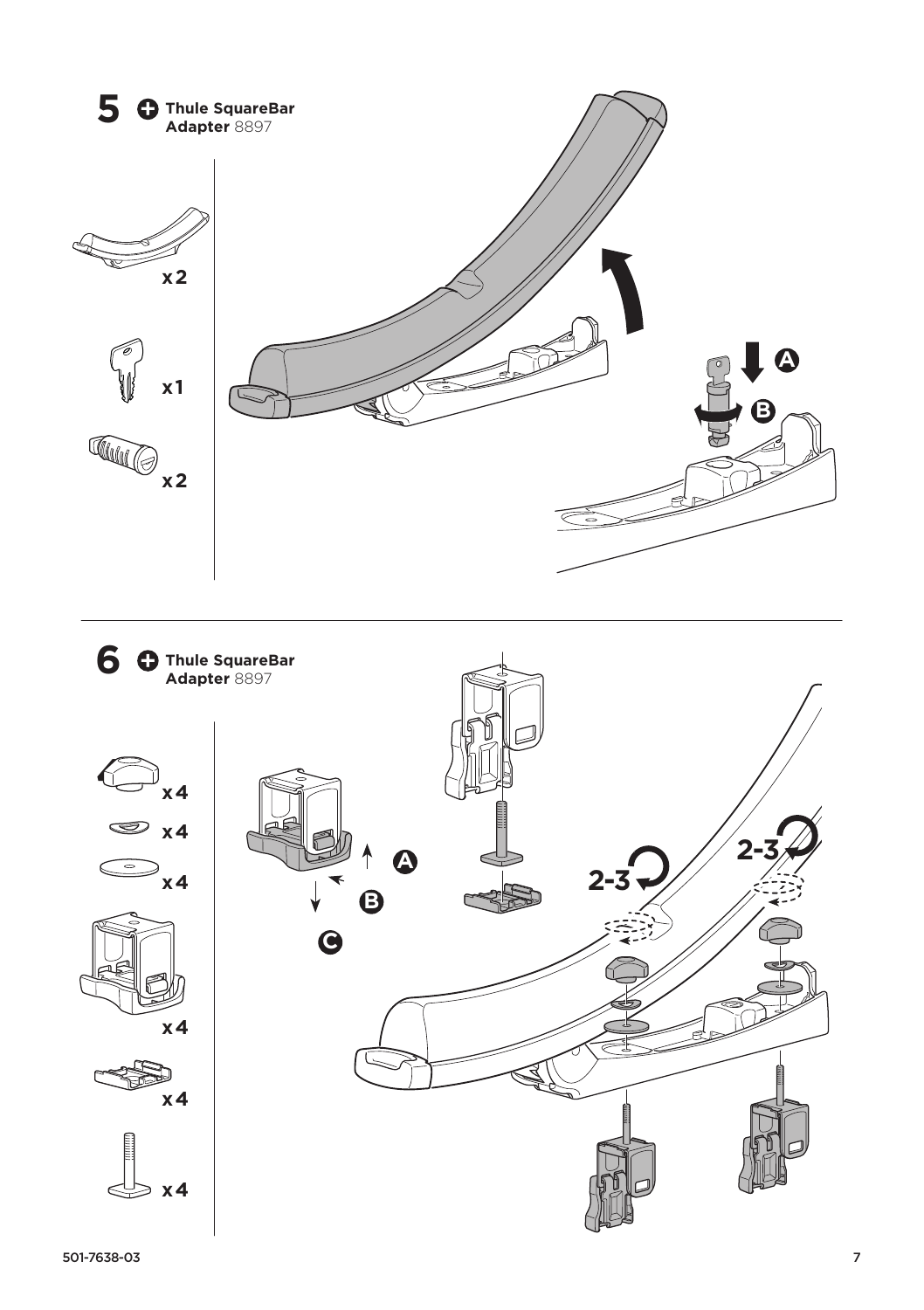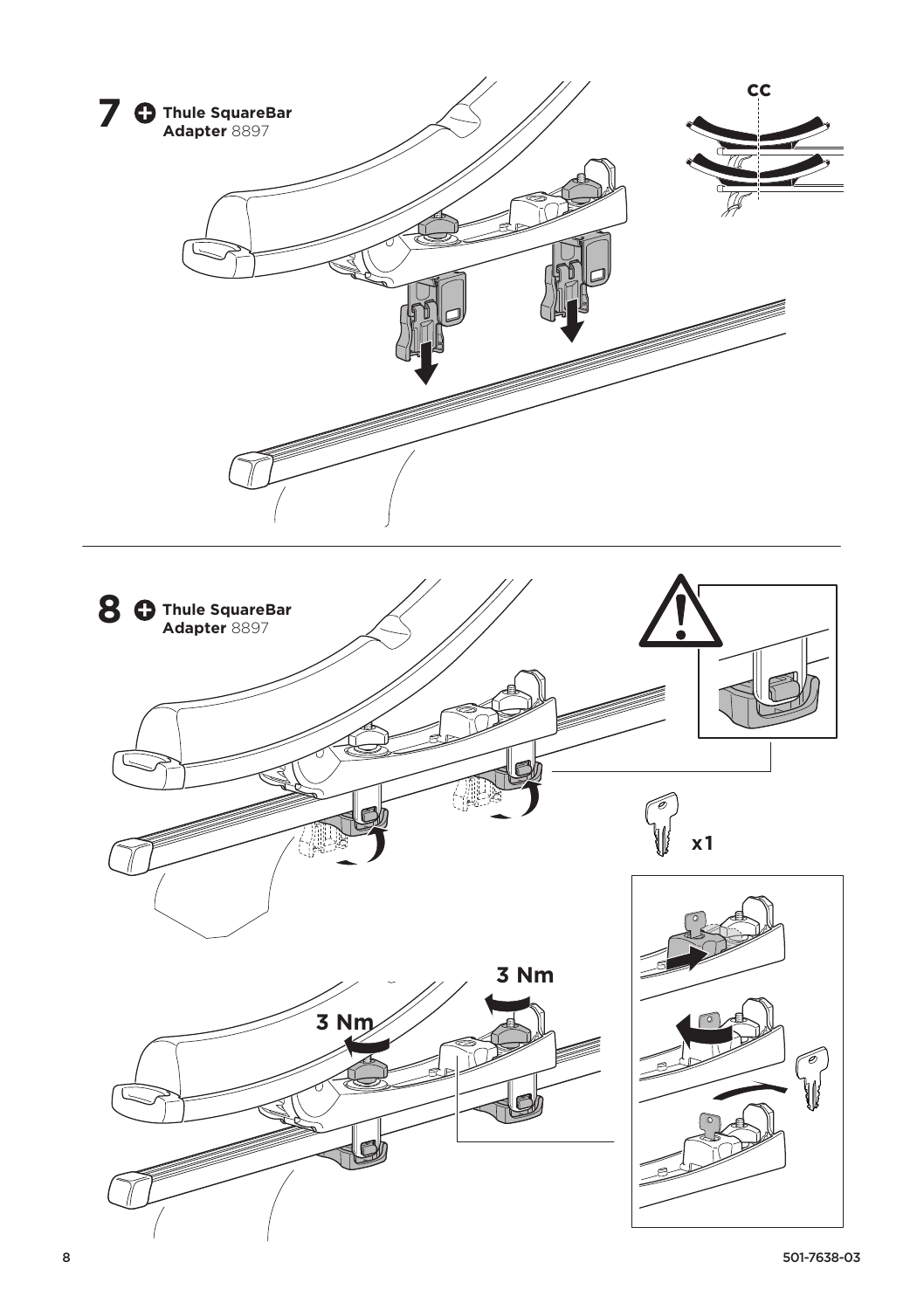





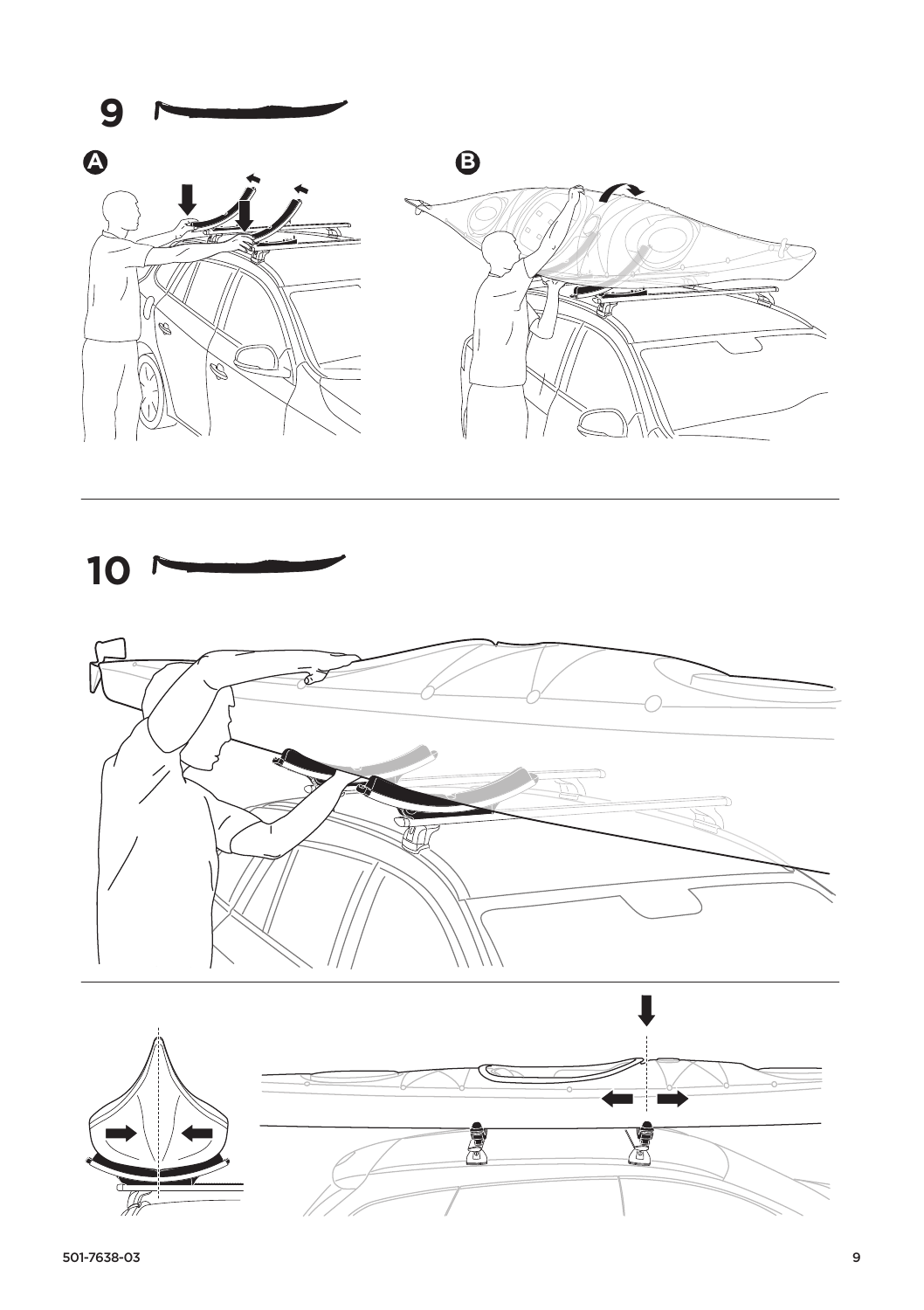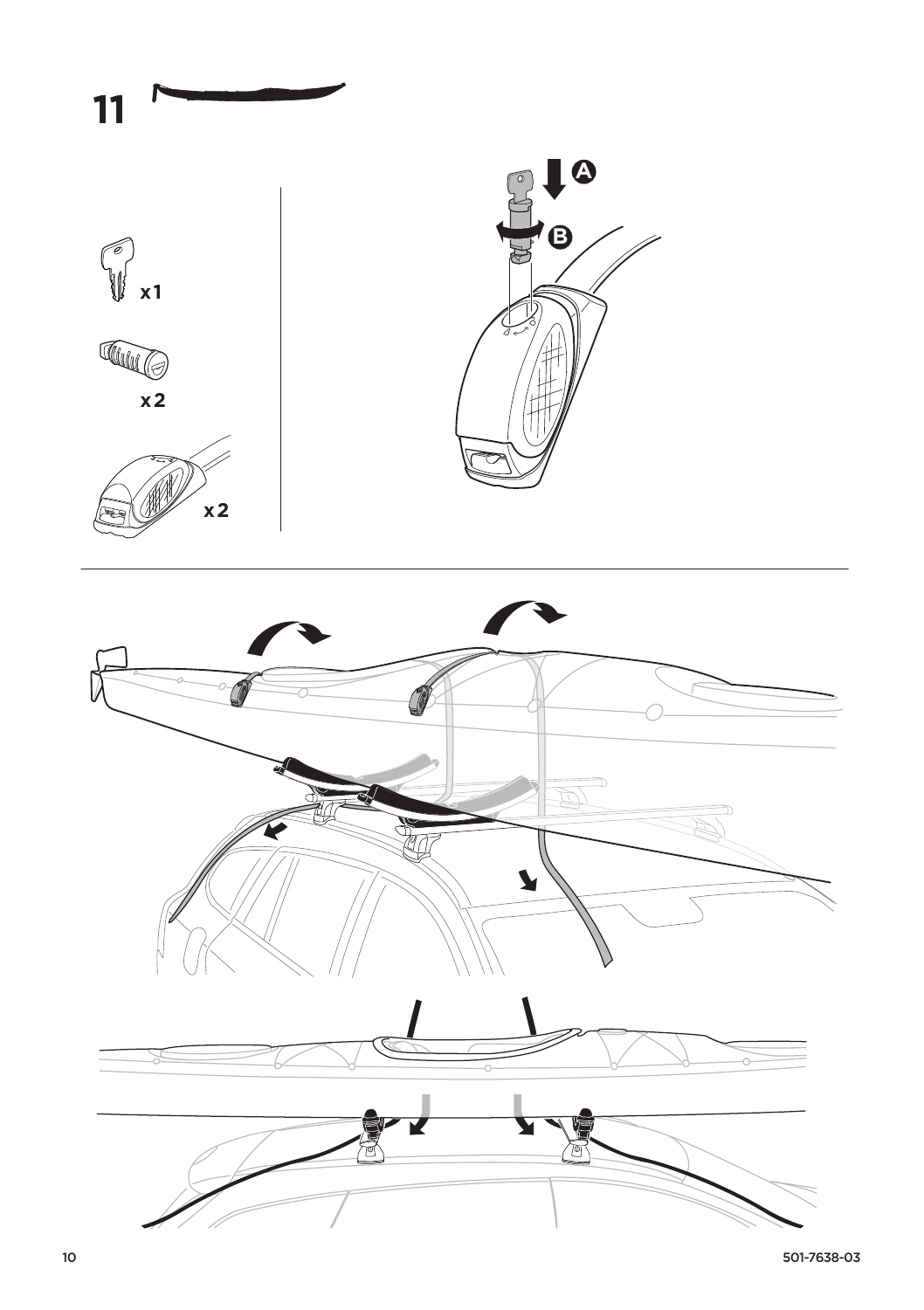





i **SlideBar** J.

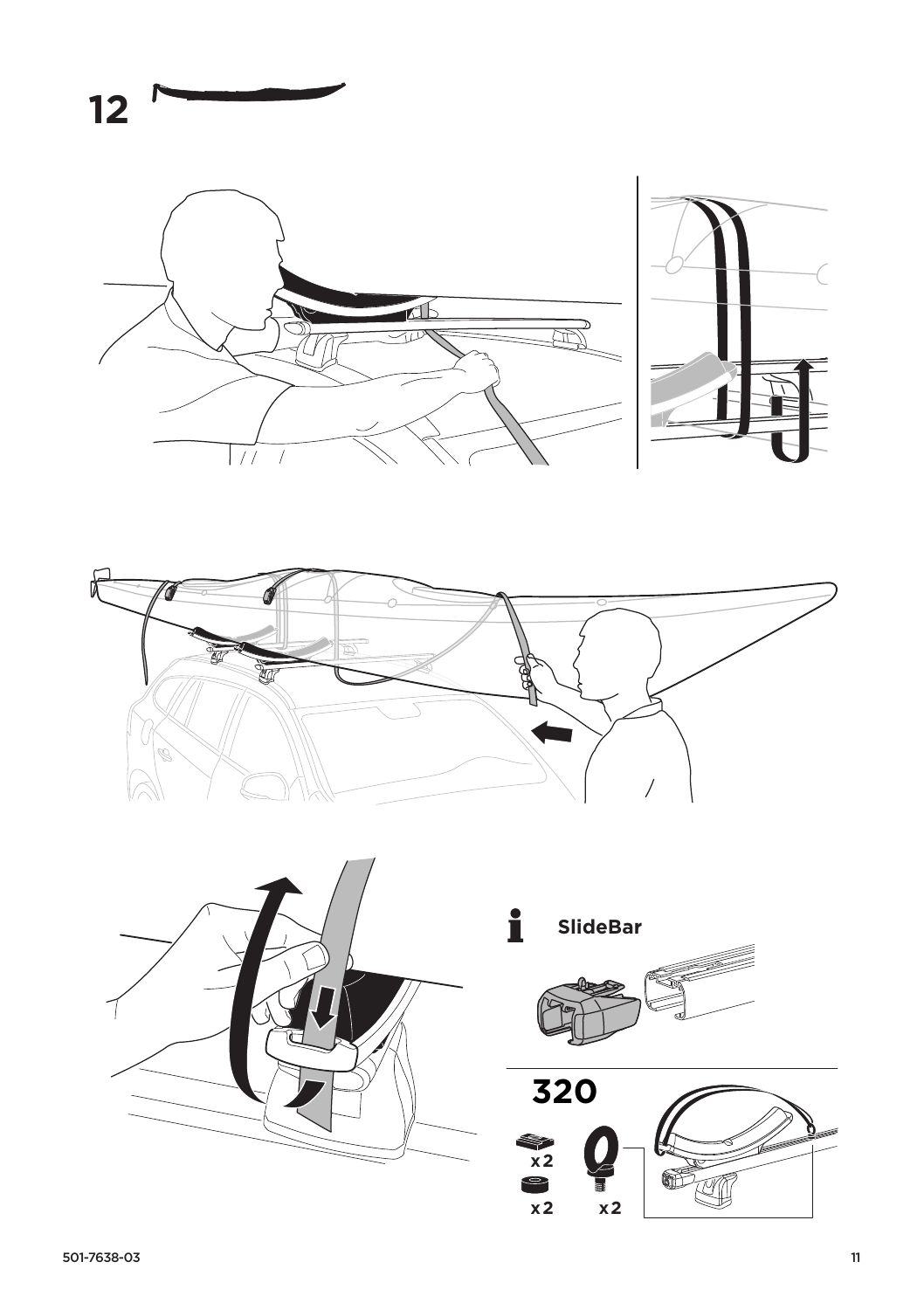

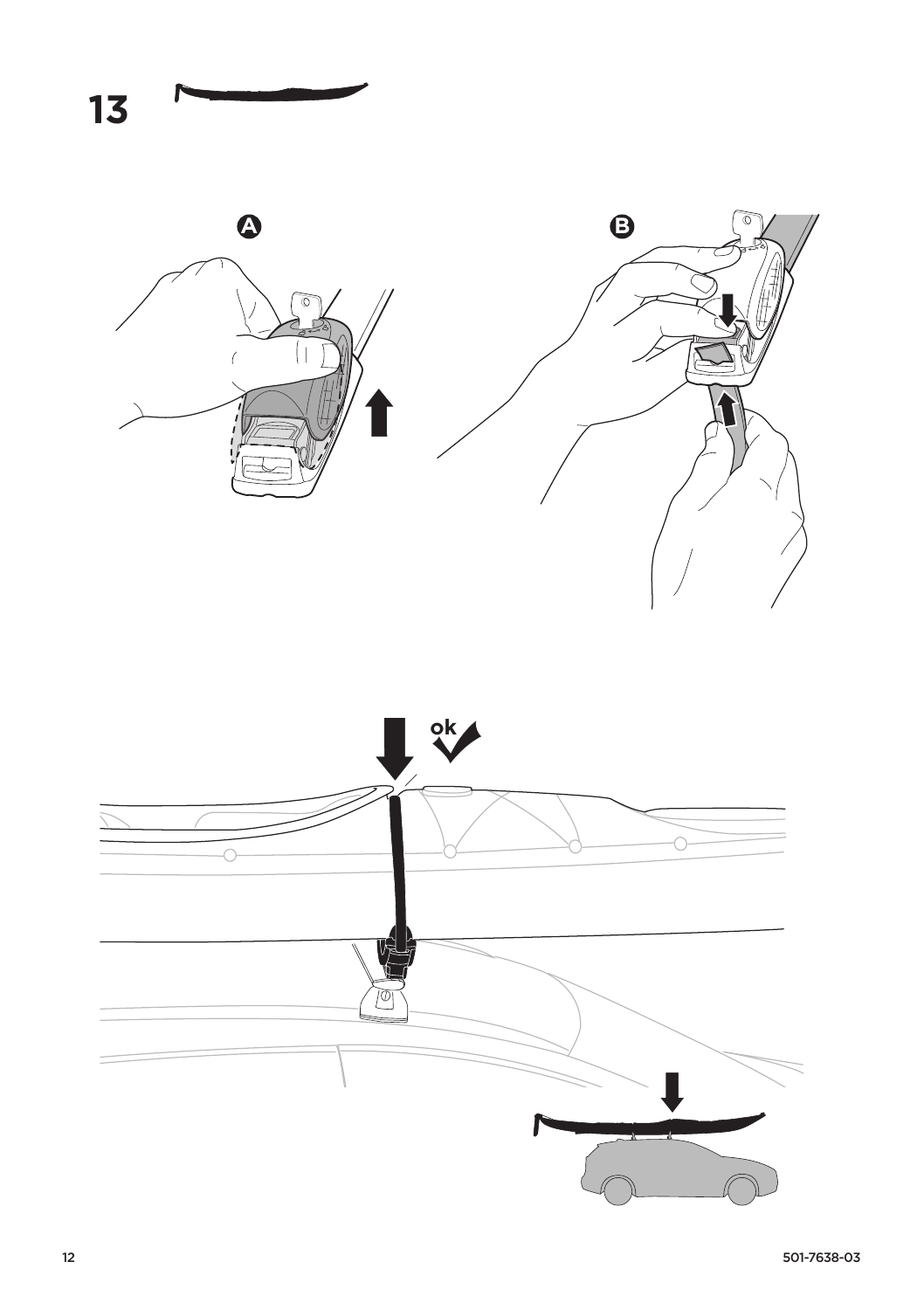









i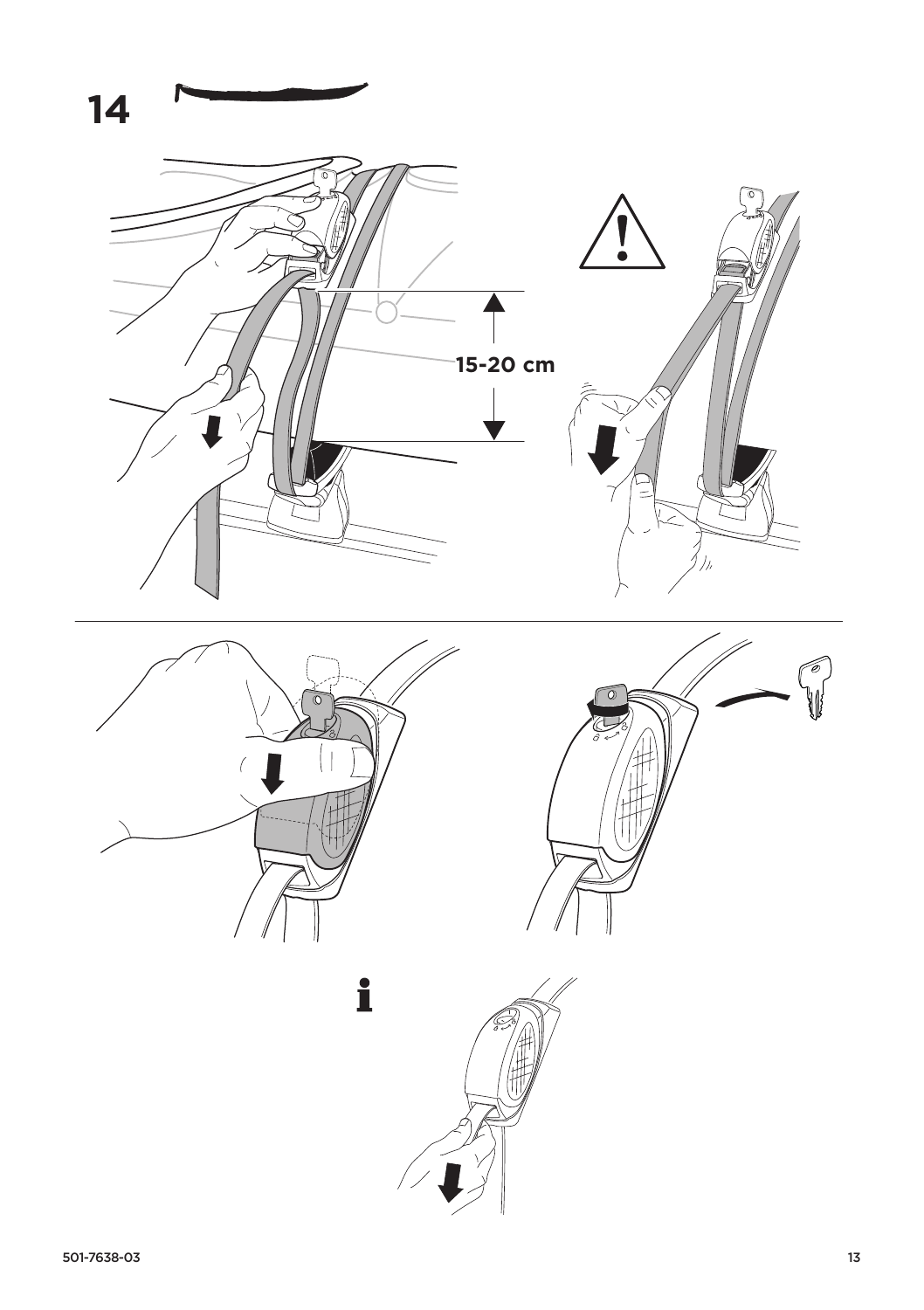|           | <b>EN</b> Accessories | <b>DK</b> Tilbehør     | <b>UK</b> Аксесуари      | <b>EL</b> Εξαρτήματα  |
|-----------|-----------------------|------------------------|--------------------------|-----------------------|
|           | DE Zubehör            | <b>NE</b> Tilbehør     | <b>BG</b> Принадлежности | <b>TR</b> Aksesuarlar |
|           | <b>FR</b> Accessoires | Lisävarusteet<br>FI.   | <b>CS</b> Doplòky        | AR الملحقا            |
|           | <b>NL</b> Accessoires | <b>ET</b> Lisavarustus | <b>SK</b> Príslušenstvo  | <b>HE</b> אביזרים     |
| IT.       | Accessori             | LV Piederumi           | <b>SL</b> Dodatki        | ZH 附件                 |
|           | <b>ES</b> Accesorios  | LT Priedai             | <b>HR/BiH</b> Dodaci     | JA アクセサリー             |
|           | <b>PT</b> Acessórios  | <b>PL</b> Akcesoria    | <b>RO</b> Accesorii      | KO 액세서리               |
| <b>SV</b> | Tillbehör             | RU Аксессуары          | <b>HU</b> Tartozékok     | TH อุปกรณ์เสริม       |

## **Thule SquareBar Adapter**

8897





## **Thule One-Key System**



- **450400** (x4)
- **450600** (x6)
- **450800** (x8)
- **451200** (x12)
- **451600** (x16)